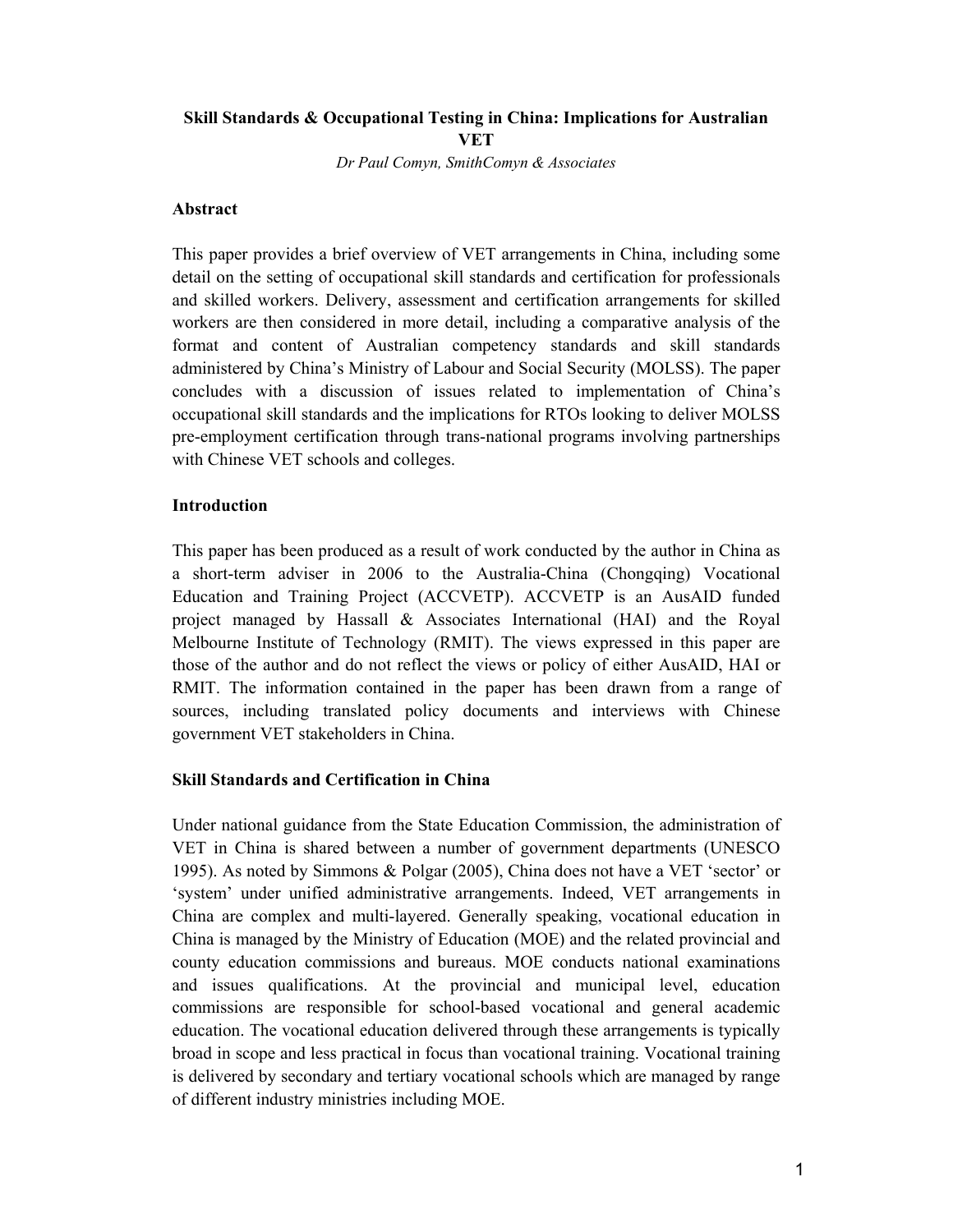In addition to general academic programs, these schools deliver programs oriented towards a system of occupational standards and qualifications administered by the Ministry of Labour and Social Services (MOLSS). These qualifications and assessments are based on occupational standards which reflect an analysis of professional functions and their activities (Zhang 2002). Secondary and tertiary vocational schools issue awards of successful course completion, with some also endorsed through the MOLSS system to conduct assessments for these skill occupational qualifications. As noted by Simmons & Polgar (2005), vocational training aligned with the MOLSS administered system provides specific skills and knowledge for skilled worker occupations in accordance with this skill standard and assessment certification system.

For professional and para-professional occupations, a similar system of standards and qualifications exists, although supplemented by a system of permits for more sensitive occupations such as the medical professions. This system is administered by the Ministry of Personnel (MOP). Within MOP, the Department of Professional and Technical Personnel Management is responsible for 'the professional qualification accreditation system' and 'for conducting overall co-ordination of the qualification standards for professional and technical personnel of various occupations' (MOP 2006a). Qualifications for MOP administered occupations however, do not use a standard template, do not comply with a standard national framework and appear specific to particular occupations (see for example CATTI 2005). However, in both the MOLSS and MOP arrangements, skill standards and certification arrangements follow the gazetting of specific occupations.

#### **MOLSS Certification and Skill Standards**

Within MOLSS, responsibility for setting occupational standards and assessment requirements rests with the Occupational Skills Testing Authority (OSTA). Since inception of the MOLSS system, standards for some 113 occupations have been established (Simmons & Polgar 2005). Whilst MOLSS has final responsibility for endorsing new standards, other Ministries can also initiate the development and or review of standards.

Occupations that occur in more than two industries are considered general industry occupations. Skill standards for these occupations are developed by MOLSS and credentials have the MOLSS stamp. Occupations considered specific to a particular industry are considered specialist occupations. Skill standards for these occupations are developed by MOLSS and the relevant industry ministry. Credentials for these occupations have two stamps from MOLSS and the relevant industry ministry. MOLSS may request an industry Ministry to manage the development of standards where the occupations are overly technical and specialized. In most cases, relevant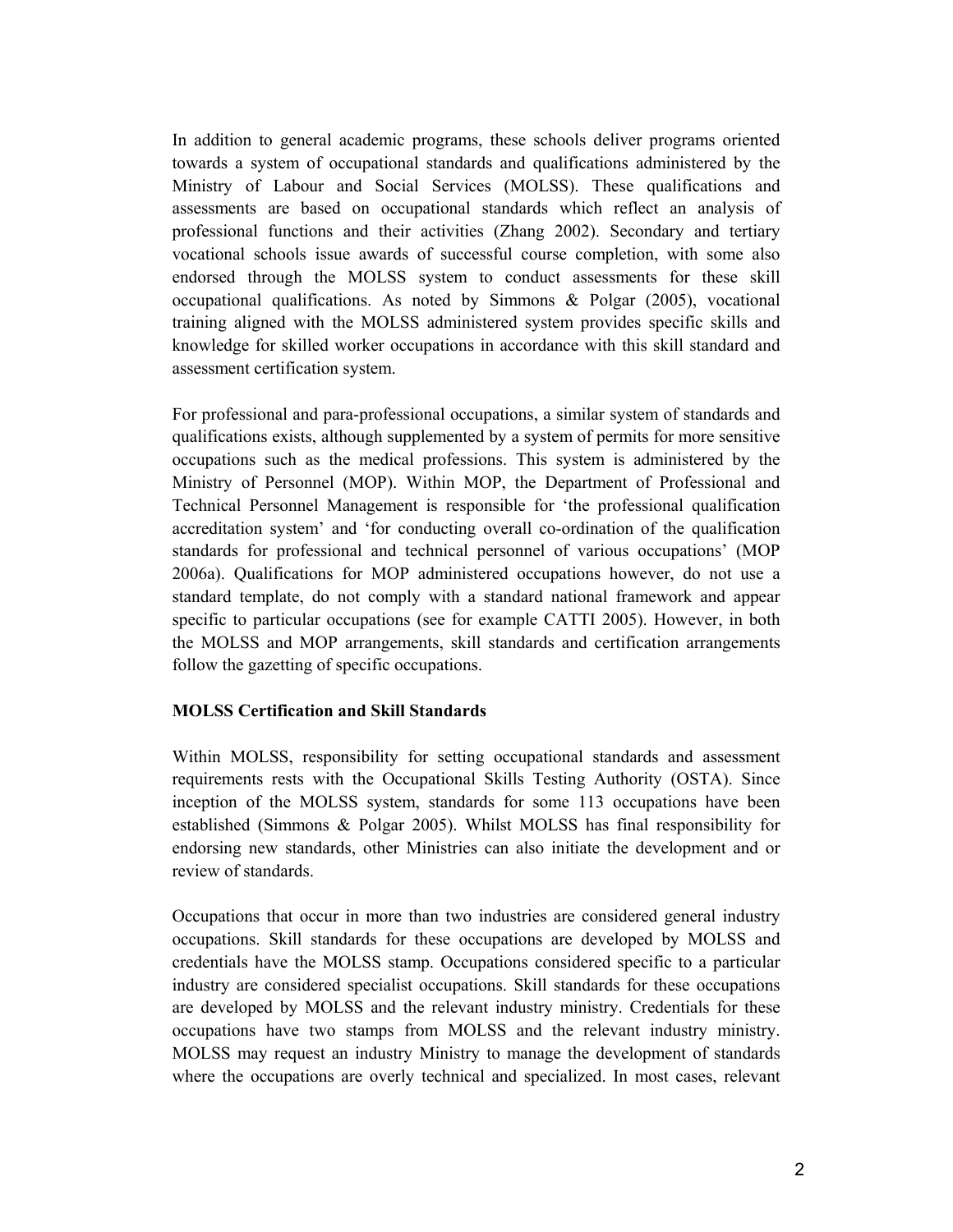Ministries cooperate with MOLSS over the development of new standards. In the MOLSS system, there are five grades of vocational certification and qualifications:

- Junior National Professional Certificate Grade 5;
- Middle National Professional Certificate Grade 4;
- Senior National Professional Certificate Grade 3;
- Technician National Professional Certificate Grade 2; and
- Senior Technician National Professional Certificate Grade 1 (ACCVETP 2003).

Levels 1 and 2 are considered to be the technical levels while levels 3, 4 and 5 are considered skilled levels (CPTTM 2006). Whilst not every occupation has five qualification grades, each qualification is linked to employment in the relevant vocation. Whilst MOLSS employment regulations stipulate that employers should only engage employees that possess the relevant qualification, in practice not all industries demand that new employees are certified (Chen 2003).

Whilst Chinese industry has traditionally placed less emphasis on practical skills (Simmons & Polgar 2005), the structure of skill standards has recently been reformed to move away from the traditional, subject-directed model of basic, professional and relevant knowledge (Zhang 2002). In developing national skill standards, MOLSS aim to ensure that the standards are nationally applicable, graded, nationally consistent, broadly relevant and verifiable (MOLSS 2002a). The template for MOLSS standards is described in the *Compilation Manual for Writing National Vocation Standards* (MOLSS 2005). Translation of this document indicates a nationally consistent template with four major sections.

#### *Section 1: Vocational Summary*

This section provides a range of general information relating to the vocation and its relevant occupations. It includes sub-sections which detail:

i. name of the vocation;

 $\overline{a}$ 

- ii. definition of the vocation;
- iii. the different occupational grades within the vocation (Grades  $1 5$  where applicable);
- iv. an overview of the typical working conditions;
- v. general abilities required to master the vocation; $<sup>1</sup>$ </sup>
- vi. minimum literacy requirements; $<sup>2</sup>$ </sup>
- vii. an overview of teaching requirements;<sup>3</sup>
- viii. pre-requirements for each of the five occupational grades with reference to academic qualifications, vocational qualifications and work experience;
- ix. overview of assessment requirements, key outcomes and method of assessment;

<sup>&</sup>lt;sup>1</sup> This will include reference to required motor skills and a range of generic skills including communication, numeracy and information analysis.

 $^{2}$  Detailed through reference to the minimum years schooling required.

<sup>&</sup>lt;sup>3</sup> Includes some detail on the required training duration, minimum teacher qualifications, training requirements and training facility requirements.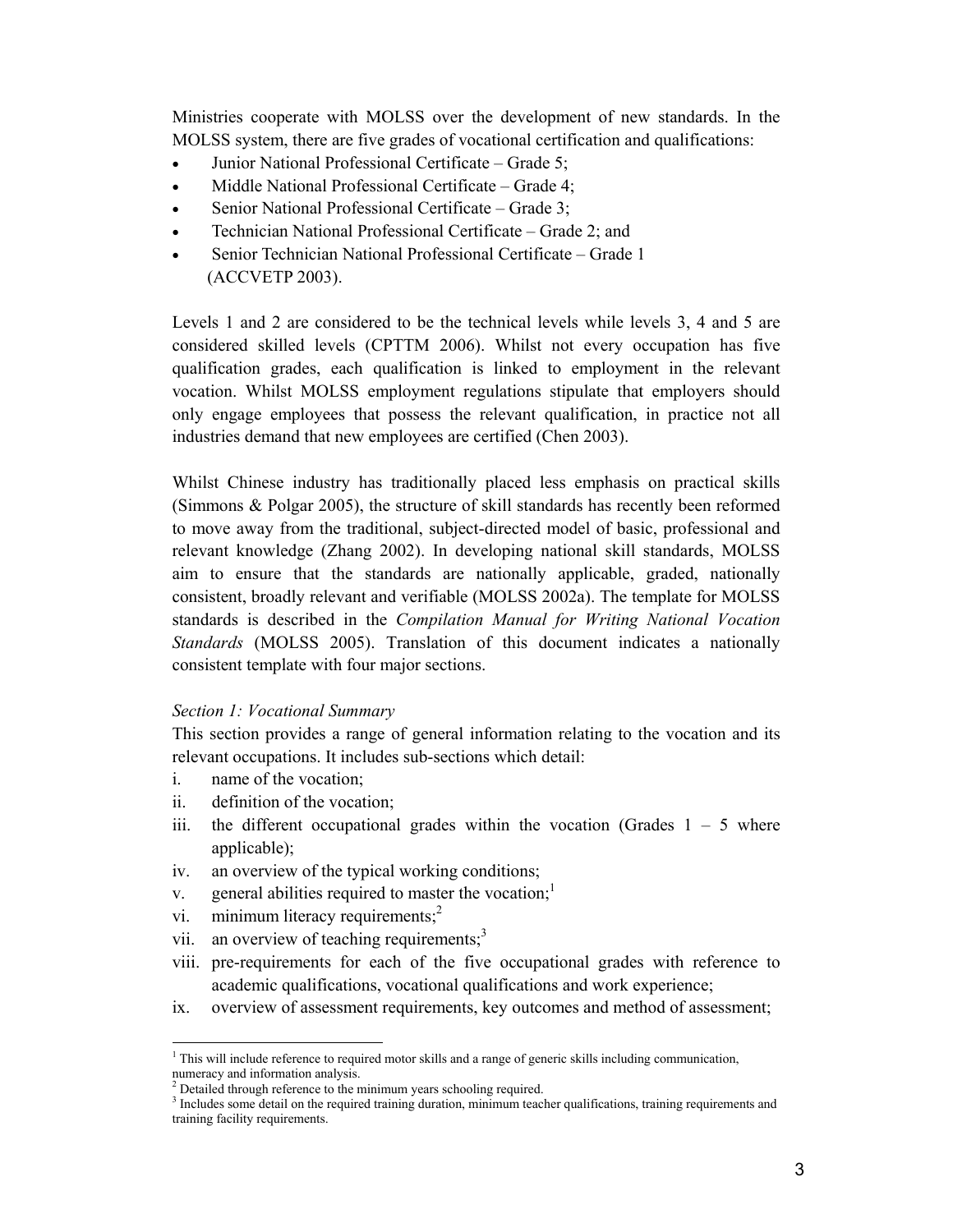- x. ratio between assessors and candidates;
- xi. duration of assessment; and
- xii. venue and equipment requirements for assessment.

#### *Section 2: Basic Requirements*

This section contains more detailed information on underpinning knowledge and skills for the vocation. It includes:

- i. statements on the ethics and key principles required in the vocation;  $4\overline{ }$
- ii. statements on the key areas of knowledge relevant to the vocation, including important definitions, key work processes, relevant legislation and detail related to the use of important equipment and materials.

#### *Section 3: Work Requirements*

This section sets out the key tasks of the vocation and provides further information on the required skills and knowledge necessary to complete those key tasks. This information is provided in tables, one for each of the different levels of the vocation.<sup>5</sup> These tables are similar in format and content to the main sections of competency standards as they exist in countries where competency based training has been a feature of VET reform.

#### *Section 4: Proportion Table*

 $\overline{a}$ 

This section includes tables that set out the relative weightings of specific knowledge and skills for both the theoretical and practical components of the vocational standards for each of the qualification grades of the occupation.

#### **Assessment of Chinese Occupational Standards**

Academic qualification pre-requisites exist for each MOLSS qualification grade. Junior applicants must be vocational school graduates or apprentices who have served their apprenticeship. Intermediate applicants must possess junior grade certificates and have worked for more than five years, and senior applicants must possess medium grade certificates for five years and have worked for at least ten years (MOLSS 2005).

Assessment pre-requisites for each grade of qualification also refer to the different levels of work detailed in Section 3 of the standards. Whilst Section 3 of the MOLSS standards includes different levels of work tasks for each occupation, the number of levels varies between occupations. Timber framing workers for example, have three levels, whereas automotive maintenance technicians have five. As these levels reflect the available qualifications for that vocation, timber framing workers can only obtain Junior, Middle and Senior National Professional Certificates ie: Grades 5, 4 and 3 but

<sup>4</sup> Includes for example, a willingness to be innovative, a commitment to work safely and respect for fellow workers.

 $<sup>5</sup>$  Each vocation contains up to five levels. Certification at these levels, combined with varying degrees of work</sup> experience, determine eligibility for grades 1-5 of the national MOLSS qualifications.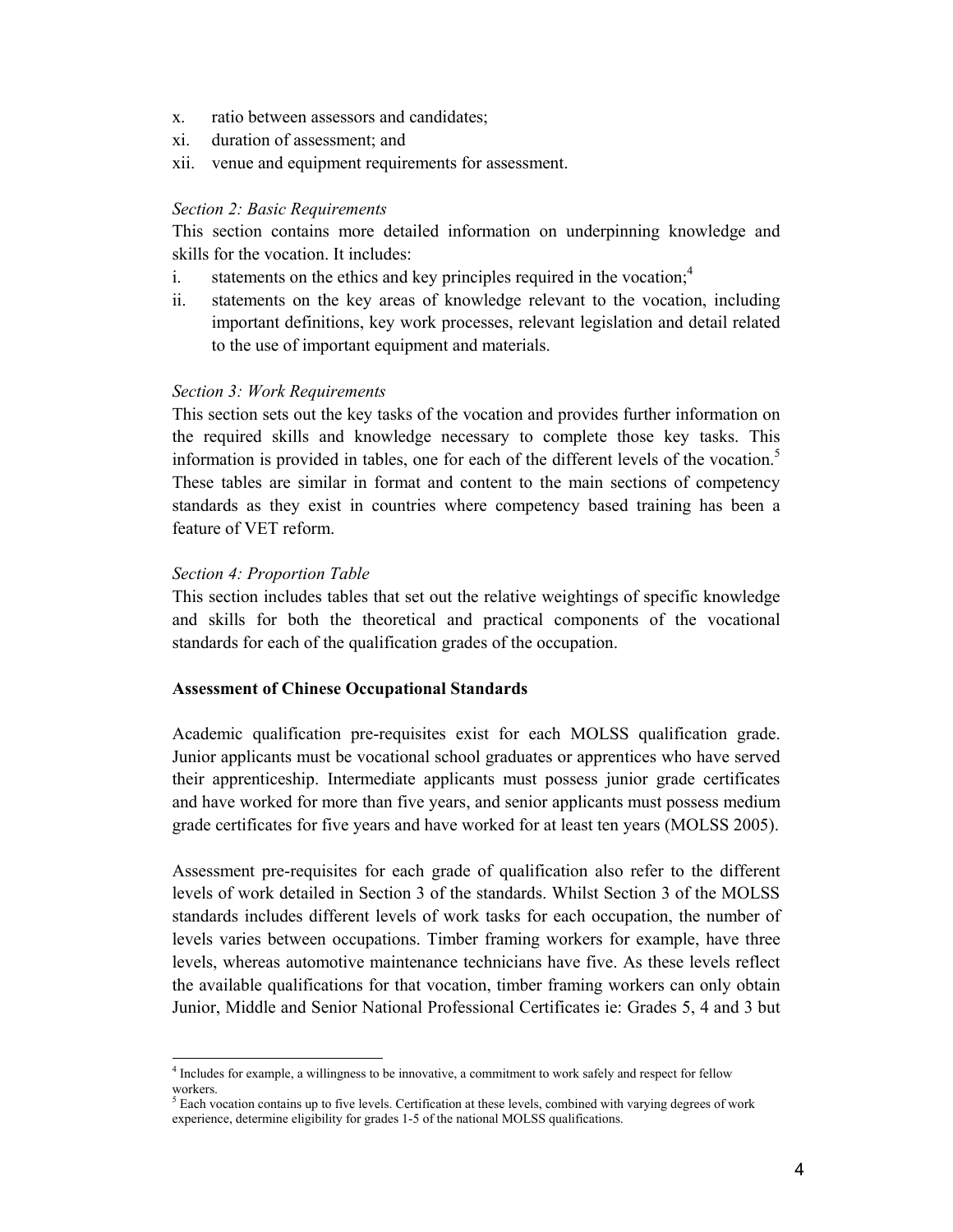not the more senior qualifications. MOLSS qualifications are nested in that each qualification is a pre-requisite for the next grade.

Separate theoretical and practical assessments are mandatory for each of the MOLSS qualification levels. According to Zhang (2002), the main elements of national skill assessments include vocational knowledge, operational skills and vocational ethics. Assessment requirements are set out in the relevant national skill standards, and include guidance on the skill assessment standard and relevant teaching materials. Zhang also indicates that in addition to a written examination, applicants are required to demonstrate their skills in practice at the worksite in three key ways: by producing a typical piece of work; by producing an item as requested; and by copying a particular operation. The final result is based on the total of the theoretical and practical assessment scores. To qualify, the candidate must have a score of above 60 out of a total 100 (MOLSS 2005). A good score is considered to be above 80 and an excellent rating is above 95 (Zhang 2002).

A 'comprehensive assessment' is also required by those candidates seeking certification at Grades 1  $\&$  2, the higher skill levels (MOLSS 2005). Details of what is required by this assessment are not provided in the MOLSS guidelines. Whilst the emphasis on workplace assessment is supported by industry, the growth of VET programs in secondary and tertiary VET colleges has meant that practical assessments for school age candidates generally do not occur in the workplace due to the ad hoc support from industry coupled with concerns over OH&S and student welfare (ACCVETP 2006).

### **Australian and Chinese Skill Standards Compared**

Table 2 shows the relationship between MOLSS occupational standards and key features of the current template for Australian competency standards.<sup>6</sup> This analysis indicates that whilst there are commonalities, the different TVET frameworks that exist in China and Australia limit the direct comparisons that can be made. Whilst Chinese standards are much broader than Australian units of competency, both approaches have at their core, descriptions of work activities and outcomes that are representative of workplace practices in different industries.

However, whilst far less detailed than the Australian equivalents, the descriptions of work tasks in the Chinese standards do not clearly specify the required standard of performance in the workplace, and do not link workplace conditions to the requirements for practical assessment.

 $\overline{a}$ 

 $<sup>6</sup>$  See DEST (2005) for further detail on the content and format of Australian competency standards.</sup>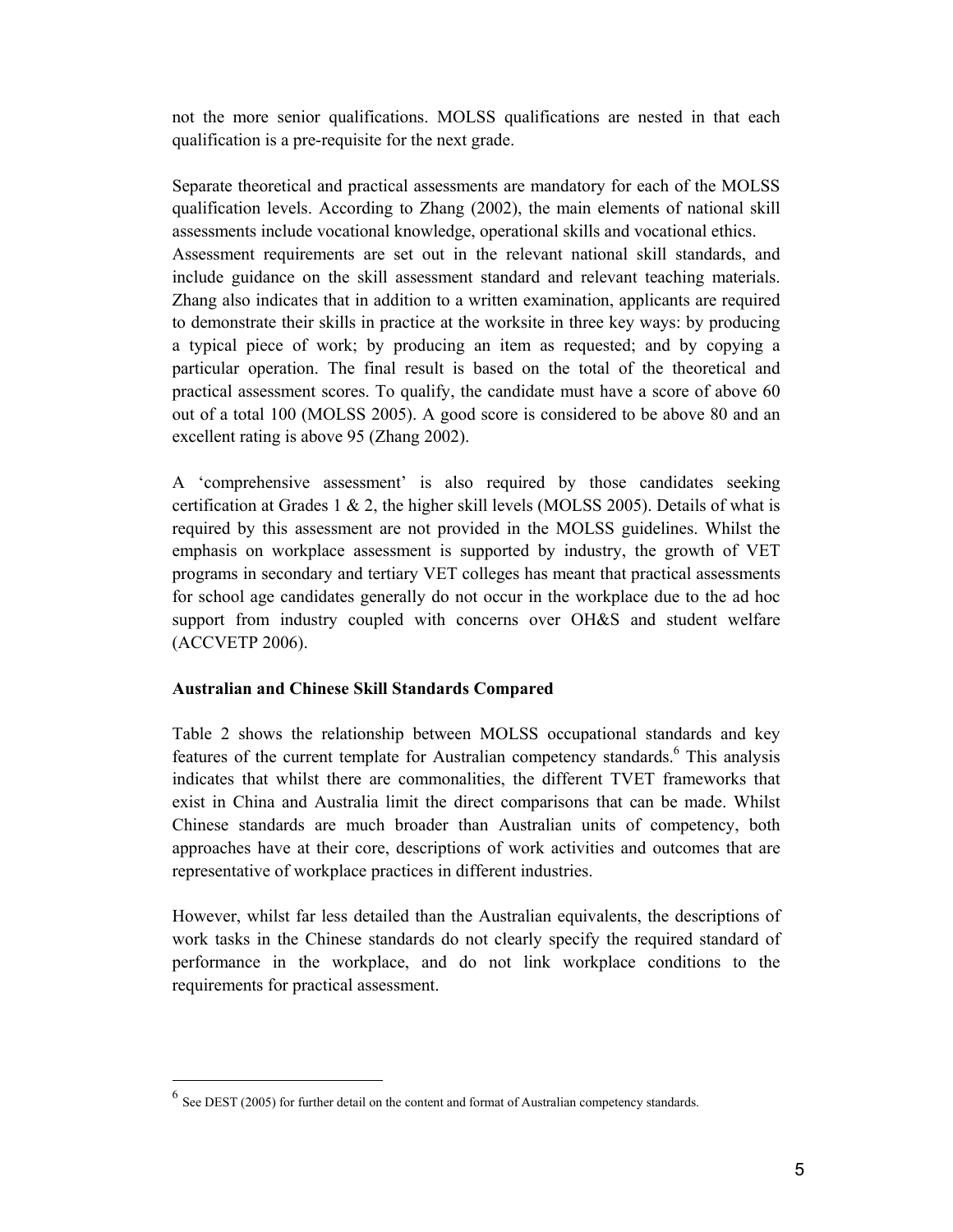### **Table 2: Comparative Analysis of Australian and Chinese Skill Standards**

| <b>AUSTRALIAN COMPETENCY</b>                     | <b>CHINESE SKILL STANDARDS</b> |                                                                                                                                                                                                                                                                                                              |
|--------------------------------------------------|--------------------------------|--------------------------------------------------------------------------------------------------------------------------------------------------------------------------------------------------------------------------------------------------------------------------------------------------------------|
| <b>STANDARDS</b>                                 | Yes/No                         | <b>Comments</b>                                                                                                                                                                                                                                                                                              |
| Unit Title                                       | Yes                            | Section 1.1                                                                                                                                                                                                                                                                                                  |
| Unit Code                                        | No.                            | Standards do not appear to have a discrete number although MOLSS presumably maintains a register.                                                                                                                                                                                                            |
| Unit Descriptor                                  | Yes                            | Section 1.3                                                                                                                                                                                                                                                                                                  |
| <b>Employability Skills</b>                      |                                | Covered to some extent in Part 1. Generally not evident as to how the Chinese Core Skills are embedded or assessed.                                                                                                                                                                                          |
| Pre-requisite units                              | Partly                         | Section 3 contains three levels of work requirements. Level one is a pre-requisite for levels two and three. Level two<br>is a pre-requisite for level 3. Each set of standards contains a discrete set of work skill and knowledge requirements<br>unrelated to other standards within different vocations. |
| Application of the Units                         | Partly                         | Detail on the scope, purpose and operation of the standards does not occur at the level of individual work<br>requirements but is covered to some extent in relation to the overall vocation in Sections 1-3.                                                                                                |
| Competency<br>Field<br>Sector<br>&<br>(optional) | Partly                         | Detail on the industry sector, specialisation or function is covered in Section 1, but as there is no inter-relationship<br>with other standards there is no detail on related units or sectors in the same industry.                                                                                        |
| Elements                                         | Yes.                           | Covered as Work Content within Section 3.                                                                                                                                                                                                                                                                    |
| Performance Criteria                             | Yes.                           | Covered as Skill Requirements within Section 3.                                                                                                                                                                                                                                                              |
| Required Skills & Knowledge                      | Yes                            | Specific knowledge requirements of individual work tasks are detailed as Relevant Knowledge within Section 3 and<br>supplemented by general areas of knowledge identified in Section 2.                                                                                                                      |
| Range Statement                                  | Partly                         | Detail on the different work environments and situations that will affect performance are addressed to some extent in<br>Section 1, although not at the level of detail found in Australian standards at a unit level.                                                                                       |
| Evidence Guide                                   | Partly                         | Sections $2 \& 3$ provide information on underpinning knowledge and skills required.                                                                                                                                                                                                                         |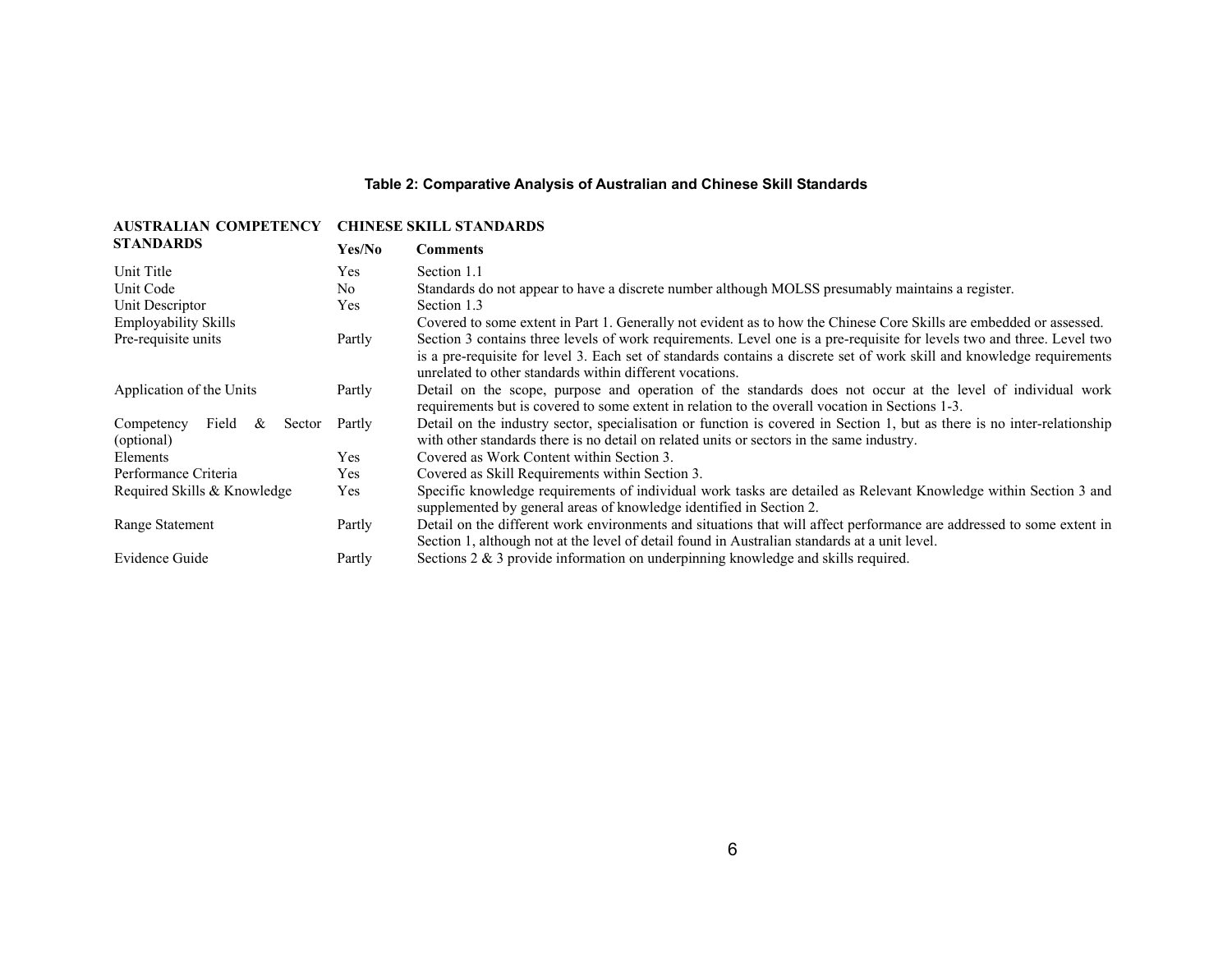Whilst the analysis in this paper is based on only three sets of translated MOLSS occupational standards, it also appears that whilst Chinese standards clearly describe job tasks, they do not necessarily address other dimensions of competence.<sup>7</sup> Using the Australian definition of competence, Chinese standards focus on task skills but generally do not address task management skills, contingency management skills or job/role environment skills.<sup>8</sup>

Significant differences also exist in terms of the specification of relevant knowledge and skills. When viewed together, the Evidence Guide and Required Skills & Knowledge sections of Australian standards provide more detail on required knowledge and skills for an individual unit, but do not contain the same information on the assessment process contained in the Sections 3 & 4 of the Chinese standards.

Another major difference between the two sets of standards is the modular approach of Australian standards. As is the case with many standards based VET systems, Australian units of competency can typically be bundled with other individual units to underpin flexible training programs that deliver skills to suit local industry conditions. The need for this flexibility has influenced the development of competency standards in Australia, and reflects the ongoing development of a VET system oriented to respond to changing forms of work and work organization (OECD 2001). However, Chinese standards have a narrow and fixed range of units that are aligned with specific vocations. There appears to be no mechanism for drawing on standards from other vocations, thus limiting the opportunities for credit transfer and articulation between programs of study aligned with both MOLSS and MOP occupational standards. Research suggests that policy and systems oriented to vocations are incompatible with contemporary theories of skill development (Briggs & Kittay 2000). This view is supported by anecdotal evidence from a number of Chinese industry ministries which indicate concern over the suitability of MOLSS defined vocations and their relevance to current industry practices and skill sets (ACCVETP 2006). Notwithstanding these observations, the system of Chinese skill standards clearly provides a strong foundation for ongoing VET reform aimed at increasing the relevance of TVET to industry in China.

### **Implementation Issues**

One of the key challenges for ongoing reform of standards based VET in China is the development of a more coherent qualifications framework that overcomes provincial boundaries and current industry demarcations. As noted by Misko et al (2002), central to this challenge is the need for improved linkages between academic education and vocational qualification standards. Keating et al (2002) have observed that the curriculum and standards upon which Chinese curriculum is built are frequently outdated and irrelevant to the needs of industry. MOE certification also appears to lack guidelines for defined certificate levels and does not clearly relate to the MOLSS qualifications (ACVETP 2003).

<sup>&</sup>lt;sup>7</sup> The occupational standards reviewed were timber framing worker, automotive maintenance technician and purchasing officer.

<sup>&</sup>lt;sup>8</sup> See DEST (2005) for a more detailed discussion on what constitutes competence.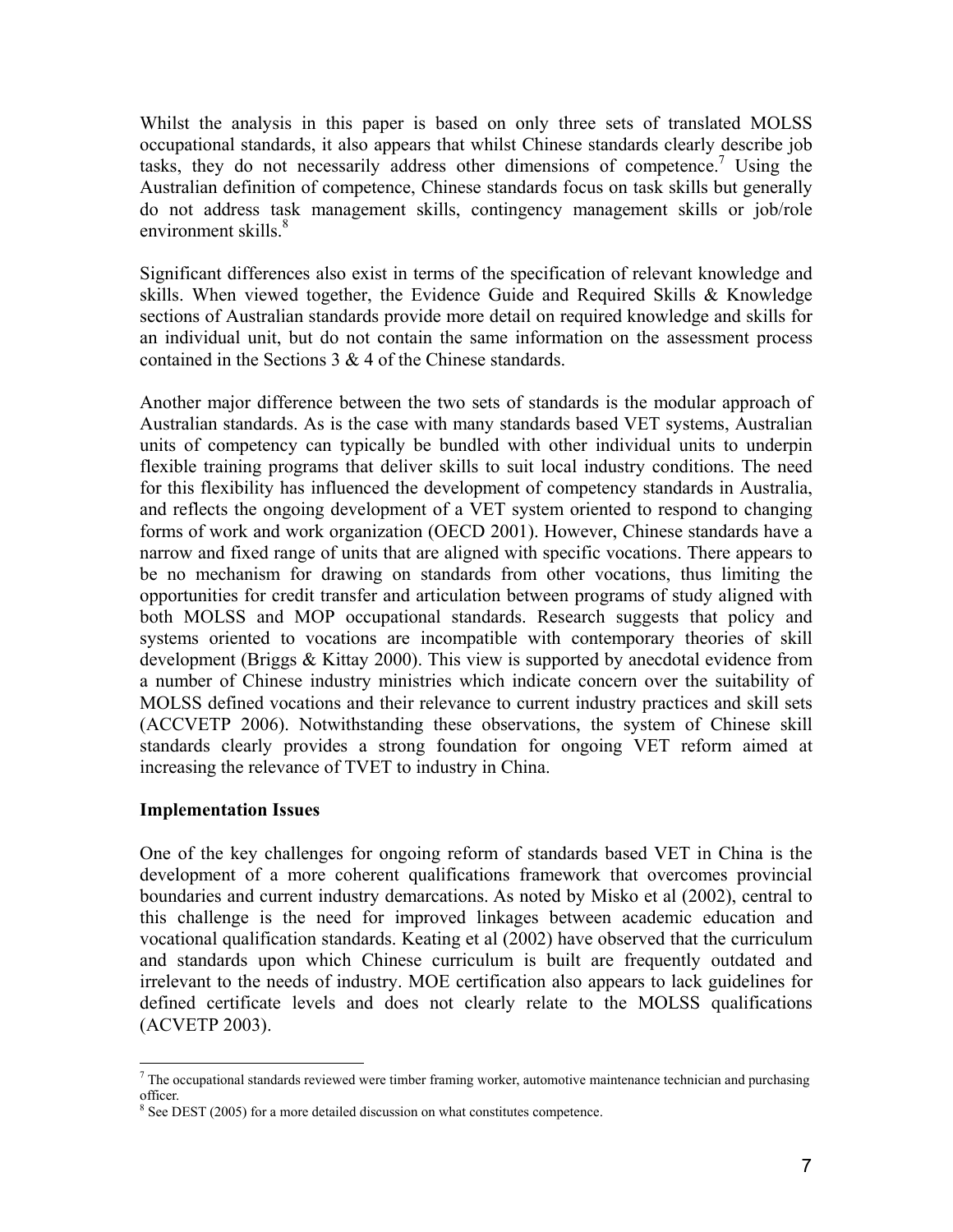Whilst the industry relevance of VET is a challenge for many countries, the dual qualification systems of MOE and MOLSS further compromises the relevance of VET to industry in China. Furthermore, many MOE VET school graduates do not obtain MOLSS certificates, even though they have studied at a higher level, as MOLSS requires payment for the separate examinations. However, both the key agencies have acknowledged the issues surrounding dual assessment, with MOE recommending that 'linkages between the content of relevant curriculum and occupational standards needs to be enhanced' (MOE 2004: 4). This view is supported by Ma (2005) who also argues that academic credentials and vocational qualifications should be integrated so that student adaptability and competitiveness can be enhanced. A system of mutual recognition and recognition of prior learning would clearly overcome this barrier, as would the use of common assessment criteria aimed at providing for dual certification from MOE assessments.

The overlap between MOLSS and MOP standards and qualifications also presents challenges for VET reform in China. Whilst many occupations administered by MOP are outside the scope of VET due to links with university education, many industries are affected by demarcation issues between these two government Ministries. Indeed, a number of national Ministries are looking to move away from the traditional boundaries between skilled and professional workers in their industry as a way of overcoming demarcations between the different Ministries. These Ministries believe that this will generate an increased emphasis on practical skills rather than academic qualifications, which they consider a problem with current arrangements (ACCVETP 2006). These Ministries also indicate that they prefer to deal with all workforce skill development issues on a common basis rather than persist with the traditional demarcations between MOLSS and MOP administered occupations. Some agencies have indicated that they are willing to develop a more comprehensive assessment system more aligned with current industry occupations.

ACCVETP research has also established that a number of national Ministries have the view that MOLSS occupational standards are too narrow, reflecting outdated occupational classifications more relevant to the traditional state planned economy (ACCVETP 2006). This view is supported by Zhang (2002) who claims that MOLSS certification needs to be reviewed due to industry complains that content is outdated and too focused on narrow skill sets. Indeed, during 2006, one national ministry developed and released new skill standards without endorsement from MOLSS with the intention of using them as the foundation for occupational testing in that industry (ACCVETP 2006).

One key issue for MOLSS is their capacity to obtain industry input. As China shifts to a market economy, MOLSS and partner Ministries will need to establish new industry networks that involve multi-national companies to ensure that contemporary industry practices are captured in new and revised occupational standards. Despite these issues, MOLSS has acknowledged criticism of its assessment system and the standards on which it has been based and has committed to update standards that are the basis for skill certificates (ACVETP 2003). However, whilst Chen (2003) suggests that MOLSS have recognized the need to review the nature, structure and content of occupational standards, it is not clear if this work has progressed.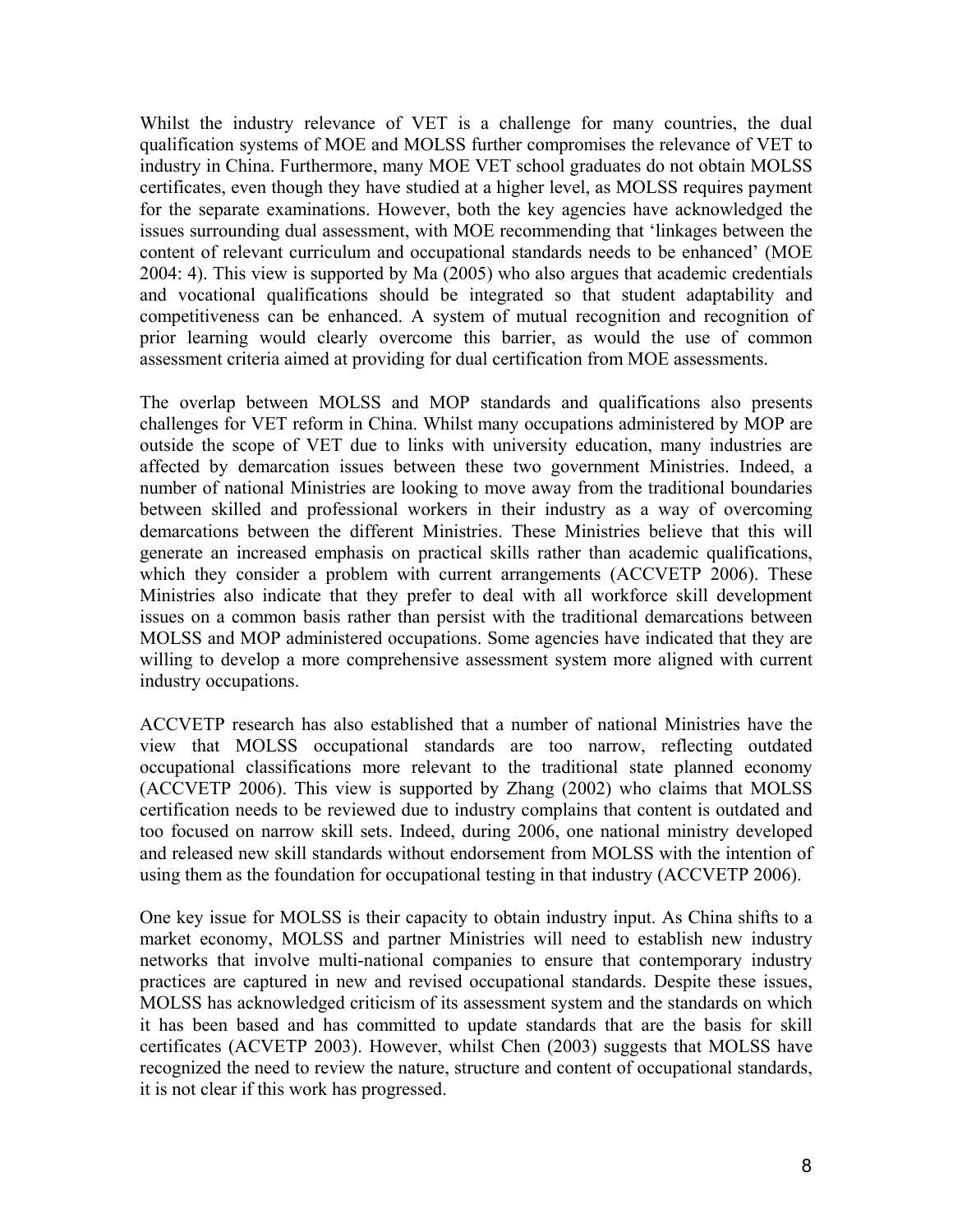## **Conclusion**

During the period 1985–2000, Chinese VET experienced a period of rapid progress that included the ongoing development of links with industry and the introduction of occupational classifications and standards (Misko et al 2005). Whilst much has been achieved in the last decade, further work will be required to address some of the significant challenges identified in this paper that currently impede standards based VET reform in China.

Until resolved, these issues clearly impact on those Australian RTOs who aim to deliver MOLSS pre-employment certification through trans-national programs involving partnerships with Chinese VET schools and colleges. Whilst the additional cost of assessment under the MOLSS system is clearly a factor to consider, RTOs should also recognise the lack of alignment between the MOE and MOLSS qualification frameworks, and the fact that program outcomes might be positioned at different levels within the Australian Qualifications Framework. On a more practical level, RTOs should also be aware that none of the MOLSS or MOP standards documentation is available in English. Finally, it should be noted that whilst many Chinese Ministries and schools are restrained by the standards and qualification system currently in place, they are interested to utilise Australian expertise in new qualification and career paths and how these can be supported by innovative program design and cross-sectoral links with other providers.

# **References**

- ACCVETP (2003) *Milestone Report (No. 7)*, unpublished report, Australia–China (Chongqing) Vocational Education and Training Project, AusAID: Canberra.
- ------ (2005) 'Comparison of competency standards developed in the new automotive technology courses and the MOLSS standards for automotive maintenance technicians', unpublished report Australia–China (Chongqing) Vocational Education and Training Project, AusAID: Canberra.
- ------ (2006) 'ACCVETP Industry Coordinating Committee Situation Report: July 2006', unpublished report Australia–China (Chongqing) Vocational Education and Training Project, AusAID: Canberra.

Briggs, C. & Kittay, J. (2000) 'VET, Skill Formation and the Labour Market: an overview of the Major Contemporary Studies', Working Paper No. 1 for the Future of Work Project, BVET: Sydney.

British Council (2006) accessed on 19 April 2006 from http://www.britishcouncil.org/chinaeducation-vocational-nvq.htm

CATTI (2005) 'China Aptitude Test for Translators and Interpreters (CATTI)', accessed on June 14, 2006 from http://www.catti.net.cn/aboutcattie.asp

Chen, L. (2003) 'Occupational qualifications: a resource for industrial workplaces',  $1<sup>st</sup>$  Sino-Australian VET Forum, December 2003, ACCVETP, AusAID: Canberra.

Chinese Government (2006) accessed on 20 April 2006 from http://english.gov.cn

China Online (2005) accessed on April 21 2006 from http://www.28issa-china.org.cn

CPTTM (2006) 'Occupational Skills Testing', accessed from the Macau Productivity  $\&$ Technology Transfer Center on 12 June 2006 from

http://www.cpttm.org.mo/qualification/vqa/english/skill.htm

DEST (2005) *Training Package Development Handbook*, Department of Education, Science & Technology, DEST: Canberra.